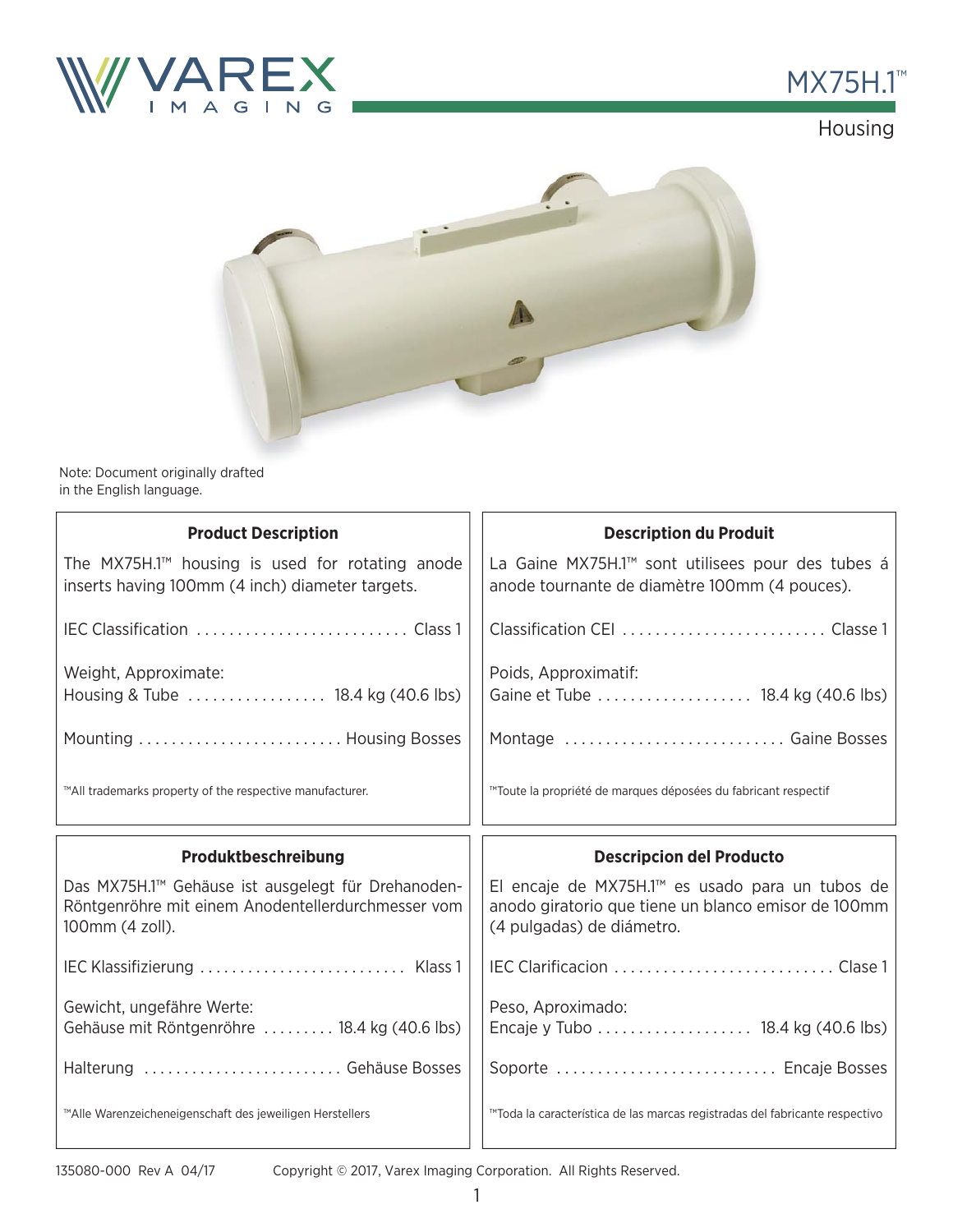

|  | <b>Product Description</b> |
|--|----------------------------|
|--|----------------------------|

| Maximum Potential Difference  125 kV                        |
|-------------------------------------------------------------|
|                                                             |
|                                                             |
|                                                             |
| Grid Control Voltages:                                      |
| Typical Bias Voltage for Cutoff at 150 kV  -3600 Vdc        |
|                                                             |
| Maximum X-Ray Tube Assembly Heat Content                    |
|                                                             |
| Maximum Continuous Heat Dissipation 95 W (128 HU/sec)       |
|                                                             |
| X-Ray Tube Assembly                                         |
| Permanent Filtration 0.7mm AI/75 kV IEC 60522               |
| Loading Factors for Leakage Radiation  125 kV, 0.76 mA      |
| Temperature Limits for Storage and Transport  -9°C to +70°C |
|                                                             |
| Atmospheric Pressure Range  70 kPa to 106 kPa               |
| Thermal Switch  Normally Closed                             |
|                                                             |
| X-Ray Tube Assembly (Complies to)  IEC 60601-2-28           |

#### **Description du Produit**

| Diffèrence de potentiel maximum  125 kV<br>Entre Anode et Masse  62.5 kV<br>Entre Grille et Cathode (sí necessaire)  -4 kV           |
|--------------------------------------------------------------------------------------------------------------------------------------|
| Potentiel de controle de grille:<br>Voltage typique pour coupure et 150 kV  -3600 Vcc<br>Voltage de grille pendant exposition  0 Vcc |
| Capacité thermique de la gaine  625 kJ (840 kUC)                                                                                     |
| Dissipation thermique continue de la gaine  95 W (128 UC/sec)                                                                        |
|                                                                                                                                      |
| Ensemble Radiogéne<br>Filtre non amovible  0,7mm AI/75 kV CEI 60522                                                                  |
| Technique de mesure du courant de fuite 125 kV, 0,76 mA                                                                              |
| Limites de Température Pour le Transport et Pour L'Emmasinage<br>Limites de pression atmosphérique  70 kPa à 106 kPa                 |
| Interrupteur Thermique  Normalement Fermé                                                                                            |
| Les ensembles gaine/tube (Conforme aux)  CEI 60601-2-28                                                                              |

### **Produktbeschreibung**

### **Descripcion del Producto**

| Maximale Potentialdifferenz  125 kV                                                | Voltaje de diferencia maxima  125 kV                                                                              |
|------------------------------------------------------------------------------------|-------------------------------------------------------------------------------------------------------------------|
| Gittersteuerspannungen<br>Typische Vorspannung für Abschaltung bei 150 kV-3600 Vdc | Voltaje de Rejillas Controlada:<br>Voltaje controlado tipico con interruptor a 150 kV  -3600 Vdc                  |
| Wärmespeicherkapazitat des Gehäuses  625 kJ (840 kHU)                              | Capacidad del almacenaje termal de encaje  625 kJ (840 kHU)                                                       |
|                                                                                    | Difusion del calor continuo del encaje  95 W (128 HU/seg)                                                         |
| Maximale Gehäusetemperatur  78°C                                                   |                                                                                                                   |
| Eigenfilterwert des Röntgenstrahlers 0.7mm Al/75 kV IEC 60522                      | Ensamblaje de tubo de los Rayos X                                                                                 |
| Lecktechnikfaktoren  125 kV, 0.76 mA                                               | Filtracion Permanente 0.7mm AI/75 kV IEC 60522                                                                    |
| Temperaturgrenzen für Aufbewahrung und Transport                                   | Escape tecnico factor  125 kV, 0.76 mA                                                                            |
|                                                                                    | Temperatura Limitada de Almacen y Transporte  -9°C a +70°C<br>Límites de la presión atmosférica  70 kPa a 106 kPa |
| Thermoschalter  normalerweise Geschlossen                                          | Interruptor Termal  Normalmente Abierto                                                                           |
| Röntgenstrahler (Enstprechen)  IEC 60601-2-28                                      | Ensamblaje de tubo de los Rayos X (Conformarse de)                                                                |

 $\mathbf{\mathbf{\mathsf{H}}}$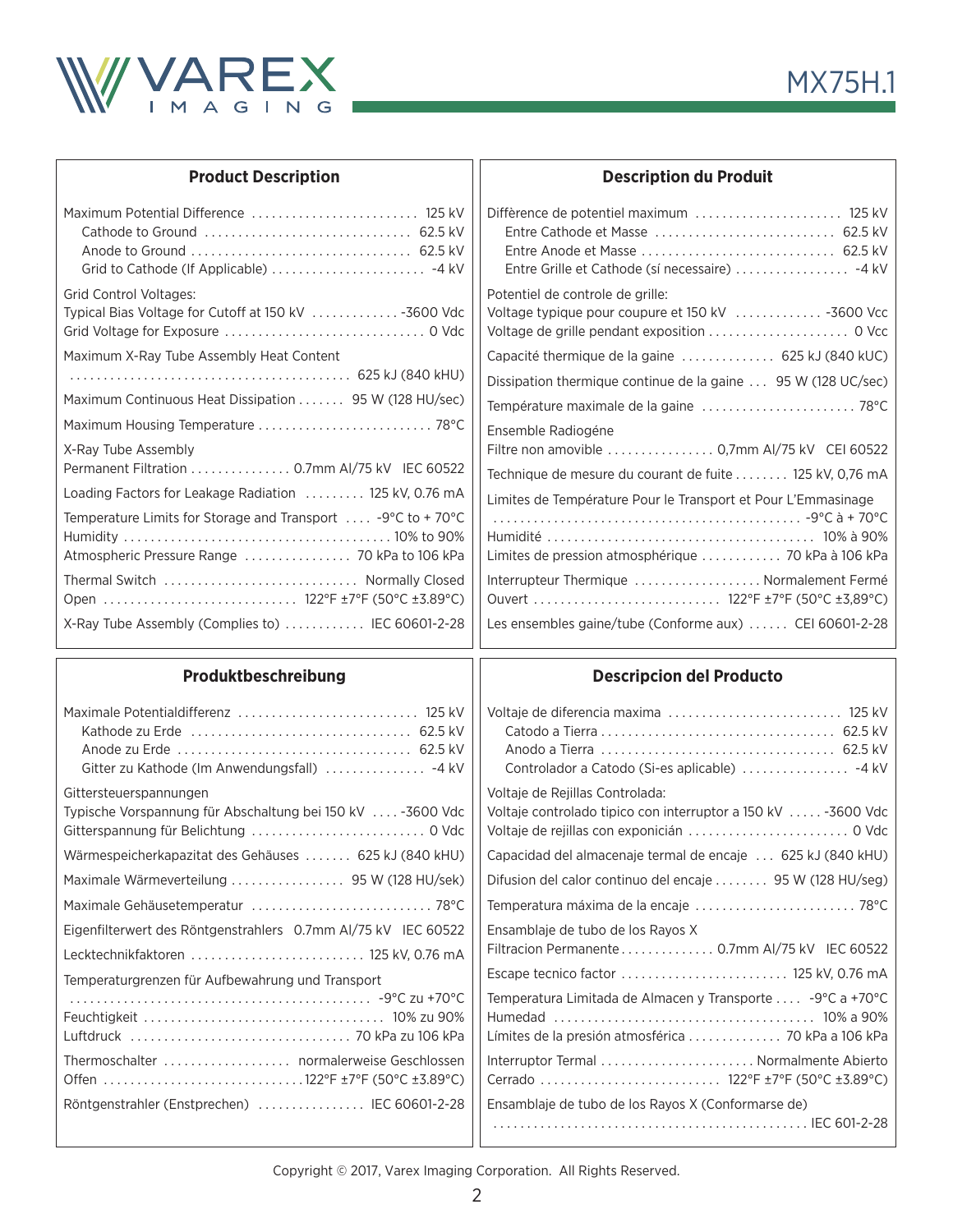

# MX75H.1

Housing Outline Drawing Dessin d' Encombrement de la Gaine Mabseichnungen des Gehäuses Esquema Detallado del Encaje



Copyright © 2017, Varex Imaging Corporation. All Rights Reserved.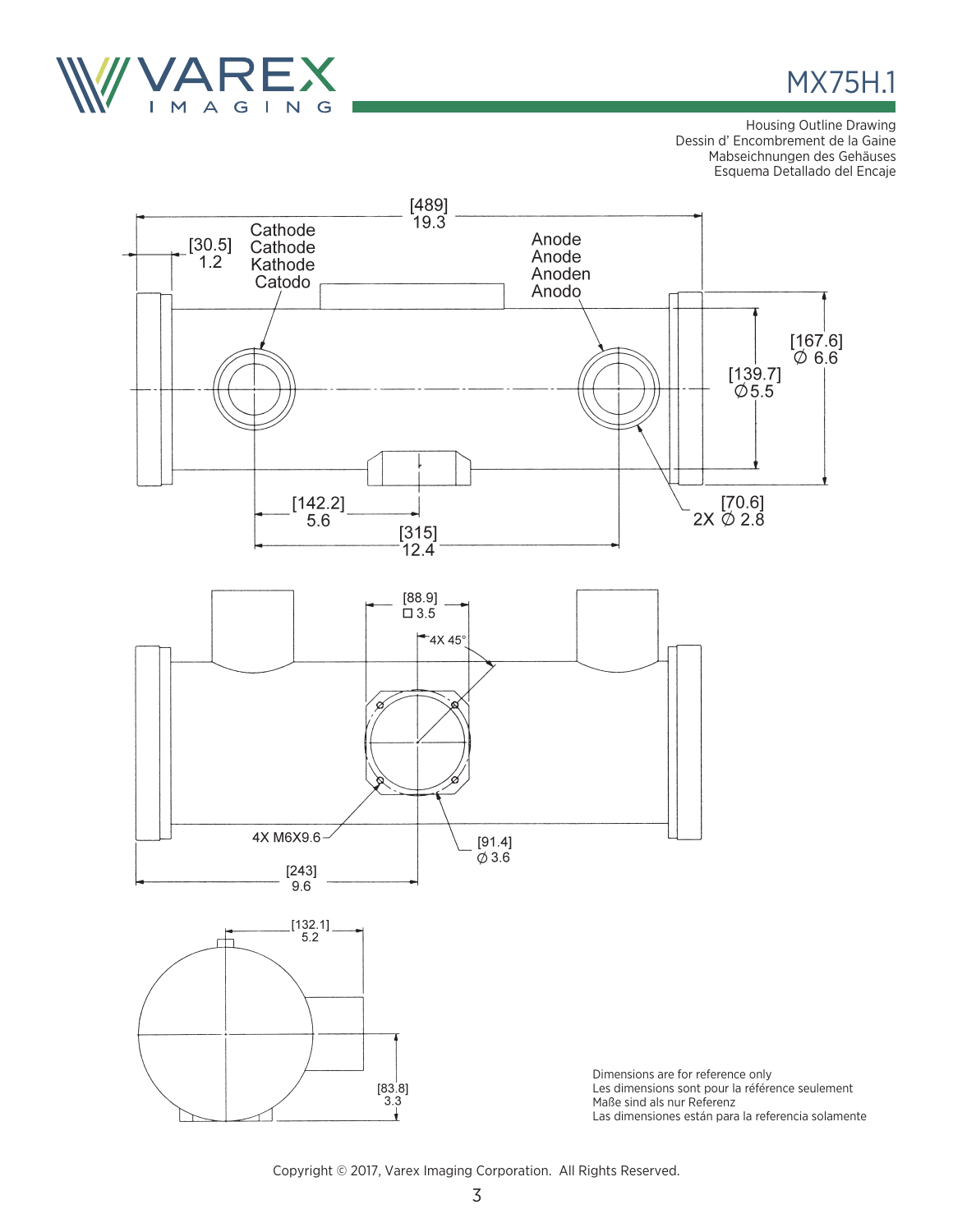



RPM

Stator Ratings and Characteristics Spécificités et Caractéristiques du Stator Statornennleistungen und Merkmale Caracteristicas y Clarificacion de la Bovina



| <b>Stator Coil Resistance:</b>      |                         | 20 / 50 Ohms         | Résistance de la bobine du stator:<br>(résistance ohmique)<br>20 / 50 Ohms |                                                                    | <b>Stator - Spulenwiderstand</b><br>20 / 50 Ohms |                        |                          | Resistencia del Rollo de la Bovina:<br>20 / 50 Ohms |                    |                                  |                            |
|-------------------------------------|-------------------------|----------------------|----------------------------------------------------------------------------|--------------------------------------------------------------------|--------------------------------------------------|------------------------|--------------------------|-----------------------------------------------------|--------------------|----------------------------------|----------------------------|
| Voltage:<br>60Hz                    | Start<br><b>115 VAC</b> | <u>Run</u><br>50 VAC | Voltage:<br>60Hz                                                           | Démarrage<br><b>115 VAC</b>                                        | <b>Entretien</b><br>50 VAC                       | Spannung:<br>60Hz      | Anlauf<br><b>115 VAC</b> | Weiterlauf<br>50 VAC                                | Voltaje:<br>l 60Hz | Empezar<br><b>115 VAC</b>        | <b>Funcionar</b><br>50 VAC |
| <b>Time to Full Speed:</b><br>60 Hz | 0-3000 RPM              | 2.5 sec.             | 60Hz                                                                       | Temps our atteindre la vitesse maximum:<br>0-3000 trs./mn 2.5 sec. |                                                  | Hochlaufzeit:<br>60 Hz | 0-3000 U/mn 2.5 sek.     |                                                     | 60 Hz              | Tiempo Para la Velocidad Maxima: | 0-3000 RPM 2.5 seg.        |

Copyright © 2017, Varex Imaging Corporation. All Rights Reserved.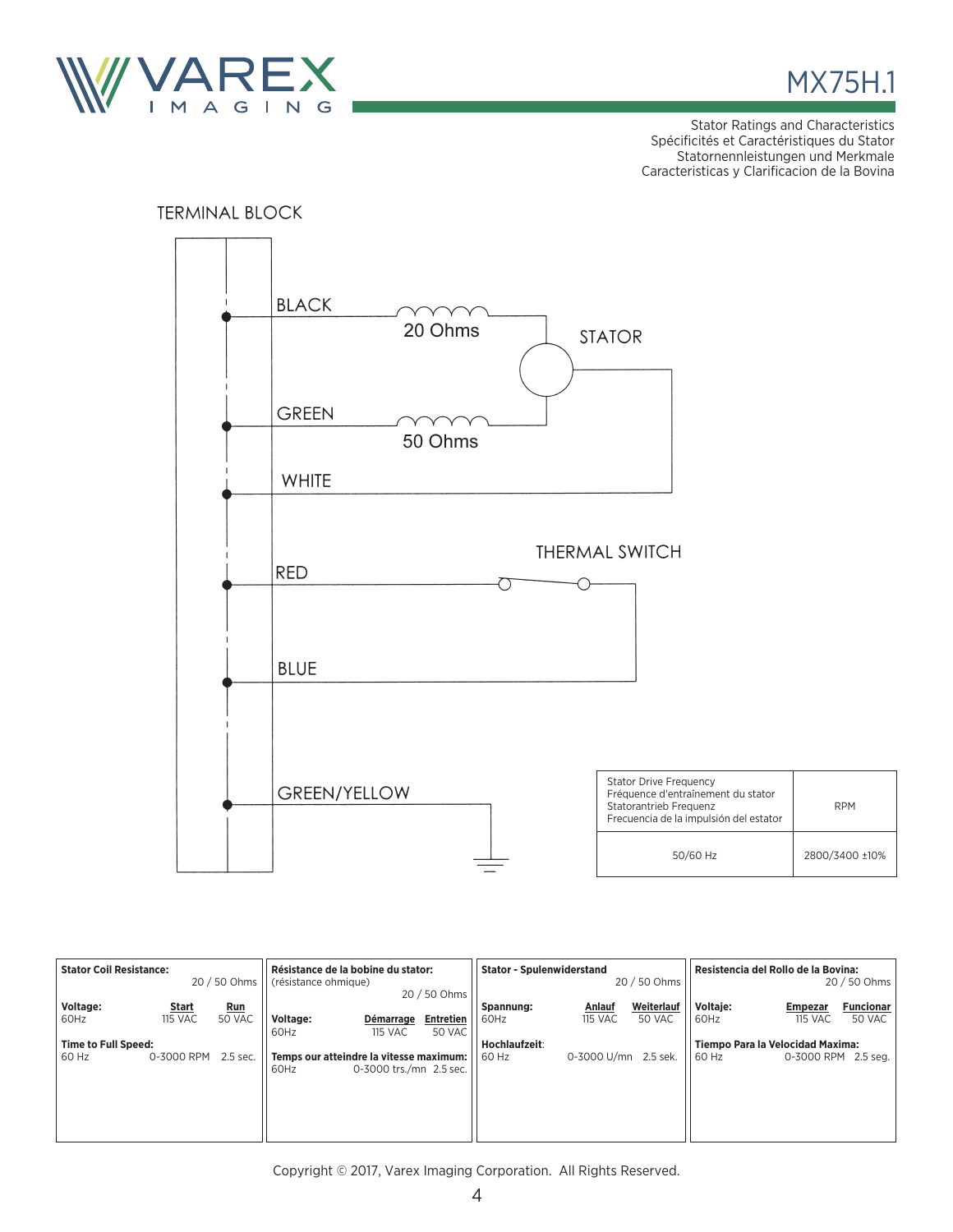



Housing Cooling Characteristics Caractéristiques de Refroidissement de la Gaine Gehäuseabkühlungscharakteristiken Caracteristicas de Enfriamiento del Encaje



| Note:                                                                                                                                                                                            | <b>Remarque:</b>                                                                                                                                                                                                                | Anmerkungen:                                                                                                                                                                                                                                  | Nota:                                                                                                                                                                                                                              |
|--------------------------------------------------------------------------------------------------------------------------------------------------------------------------------------------------|---------------------------------------------------------------------------------------------------------------------------------------------------------------------------------------------------------------------------------|-----------------------------------------------------------------------------------------------------------------------------------------------------------------------------------------------------------------------------------------------|------------------------------------------------------------------------------------------------------------------------------------------------------------------------------------------------------------------------------------|
| 1. Heat inputs into housing include tube  <br>power, filament power, and stator power.<br>2. Heating curves based on no restric-<br>tions of natural convection around tube<br>housing assembly. | L'apport calorifique dans la gaine incult  <br>la puissance du tube, du filament et du<br>stator.<br>2. Courbes d'échauffement basées sur<br>une circulation d'air naturelle sans en-<br>trave autour de l'ensemble gaine-tube. | Die wärmungskurven berücksichtigen<br>die Verlustleistung aus der Anode, der<br>Kathode und des stators.<br>2. Die Heizkurven basieren auf keinerlei<br>Einschränkung der natürlichen Kon-<br>vektion in der Umgebung der Strahler-<br>haube. | La energia del encaje incluye el poder<br>del tubo, el poder del filamento y el<br>poder de la bovina.<br>  2. Las curvas de calentamiento no son  <br>afectadas por el calor natural creado en  <br>la parte exterior del encaie. |